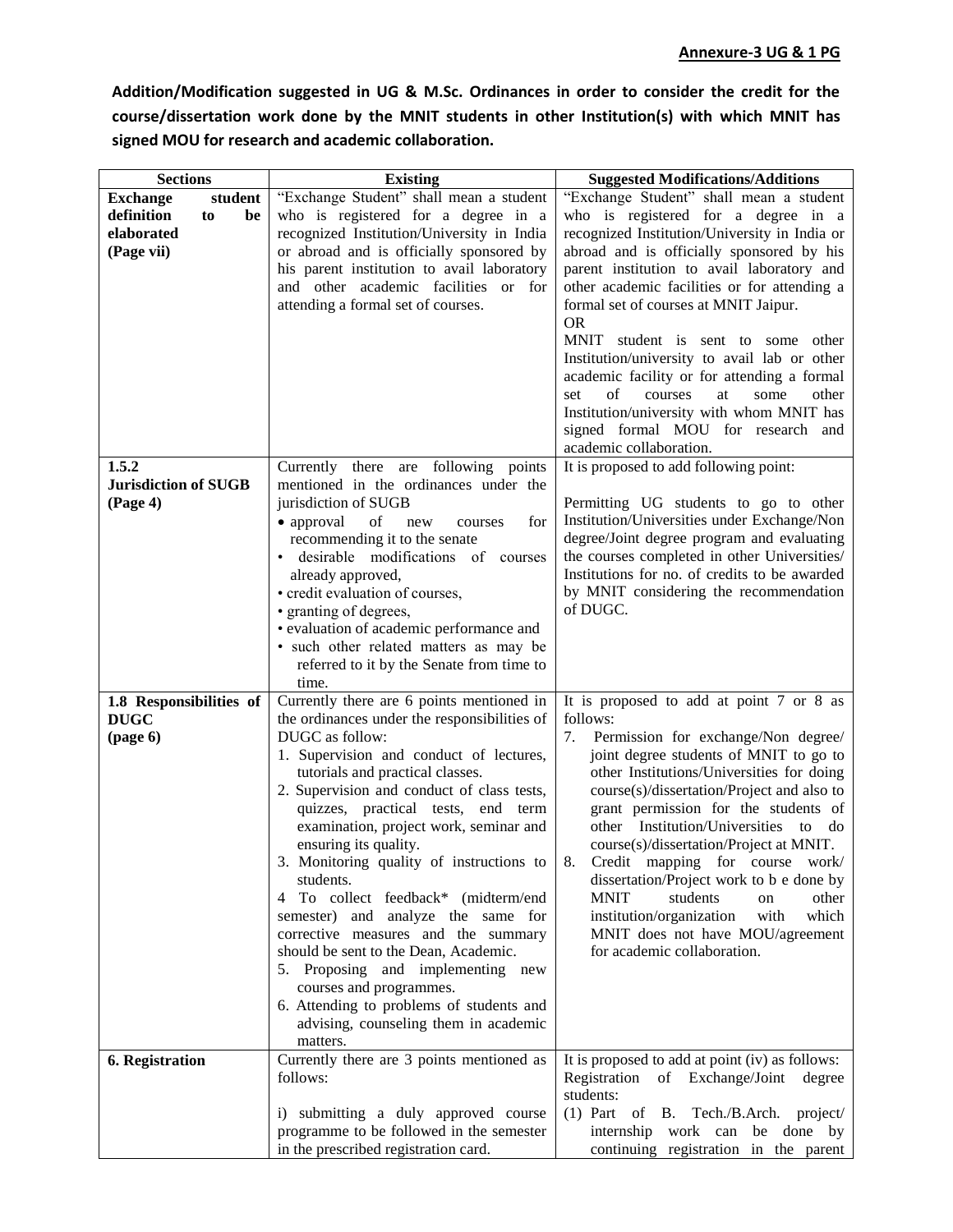|                                | ii) payment of fees for that semester and                                             | institution.                                                                      |
|--------------------------------|---------------------------------------------------------------------------------------|-----------------------------------------------------------------------------------|
|                                | clearance of any outstanding dues of the                                              | (2) For theory course work the students                                           |
|                                | previous semester.                                                                    | should register in the institution where                                          |
|                                | iii) Signing on the registration register                                             | course is being run.                                                              |
|                                | available at Academic Section of the                                                  | (3) Under joint degree program, the student                                       |
|                                | Institute                                                                             | should do the registration in the                                                 |
|                                |                                                                                       | Institution as per terms of MOU                                                   |
|                                | All students who are not on authorized                                                | agreement.                                                                        |
|                                | leave must continue to register in the                                                |                                                                                   |
|                                | following semester till they complete their                                           |                                                                                   |
|                                | programme<br>(Within<br>specified<br>the                                              |                                                                                   |
|                                | maximum duration of the programme).                                                   |                                                                                   |
| <b>Semester</b><br>6.3<br>load | The department shall appoint Programme                                                | It is proposed to add following points:                                           |
| requirement                    | Advisors for each year to advice students                                             |                                                                                   |
| (Page 12)                      | registration of courses in<br>that<br>on                                              | If a student registered at MNIT goes to some                                      |
|                                | semester/(s). The registration of courses                                             | Institution<br>for<br>doing<br>his/her<br>other                                   |
|                                | shall be done according to specified                                                  | research/dissertation<br>work<br>under                                            |
|                                | schedule after payment of semester fees.                                              | exchange/non degree program, the work                                             |
|                                | Every student shall register for the courses                                          | done should be accounted for and counted                                          |
|                                | that he/she wants to study for earning                                                | for the credit earned.                                                            |
|                                | credits and his/her name will appear in the                                           |                                                                                   |
|                                | roll list of each such course. No credit                                              | The evaluation may be done at MNIT or the                                         |
|                                | shall be given if a student attends a course                                          | host Institution involving the supervisor                                         |
|                                | for which he or she is not registered. A                                              | from the parent Institution and host                                              |
|                                | student may register for a minimum of 3                                               | Institution through web conference. The                                           |
|                                | courses and a maximum of seven/eight                                                  | assessment as done at the host Institute shall                                    |
|                                | courses as advised by the Programme                                                   | be acceptable to both partner Institutions                                        |
|                                | <b>DUGC</b><br>convener.<br>advisor/<br>The                                           | with whom MOU has been signed.                                                    |
|                                | performance of a student in all the courses                                           |                                                                                   |
|                                | for which he/she has registered, shall be                                             |                                                                                   |
| 5.2<br><b>Admission</b><br>of  | included in his/her grade card.<br>Admissions<br>all<br>undergraduate<br>to           | It is proposed to modify as:                                                      |
| candidate under JEE            | programmes of Engineering/ Technology/                                                |                                                                                   |
| <b>MAINS</b>                   | Architecture shall be made through All                                                | Admission to all undergraduate programmes                                         |
| (Page 9)                       | India Engineering Entrance Examination                                                | of Engineering/ Technology/ Architecture                                          |
|                                | (AIEEE).                                                                              | shall be made through JEE MAINS merit                                             |
|                                |                                                                                       |                                                                                   |
|                                |                                                                                       | list.                                                                             |
|                                |                                                                                       |                                                                                   |
| 5.6 Allotment                  | The allotment of branch to a student shall                                            | The allotment of branch to a student shall be                                     |
| of Branch                      | be made at the time of counseling by                                                  | made at the time of counseling by JEE                                             |
| (Page 9)                       | AIEEE on the basis of merit according to<br>the preference of the student and the     | MAINS on the basis of merit according to<br>the preference of the student and the |
|                                | availability of seats. The students will                                              | availability of seats. The students will have                                     |
|                                | have to pursue their programme which is                                               | to pursue their programme which is being                                          |
|                                | being allotted during the admission.                                                  | allotted during the admission. However, the                                       |
|                                | However, the Institute may permit change                                              | Institute may permit change of branch                                             |
|                                | of branch against the vacant seats in                                                 | against the vacant seats in particular branch                                     |
|                                | particular branch within three months from                                            | within three months from the final round of                                       |
|                                | the final round of AIEEE Counseling                                                   | NITs Counseling strictly in order of JEE                                          |
|                                | strictly in order of AIEEE merit, subject to                                          | MAINS merit, subject to the condition that                                        |
|                                | the condition that change so allowed shall                                            | allowed shall not exceed<br>change so                                             |
|                                | not exceed sanctioned strength of that                                                | sanctioned strength of that discipline.                                           |
|                                | discipline. Application for a change of                                               | Application for a change of branch must be                                        |
|                                | branch must be made by all eligible/                                                  | made by all eligible/ interested students in                                      |
|                                | interested students in the prescribed form.                                           | the prescribed form. The Dean Academic                                            |
|                                | The Dean Academic will call for                                                       | will call for applications at the beginning of                                    |
|                                | applications at the beginning of each                                                 | each academic year and completed forms                                            |
|                                | academic year and completed forms must                                                | must be submitted by the last date specified                                      |
|                                | be submitted by the last date specified in                                            | in the notification. Change of the discipline                                     |
|                                | the notification. Change of the discipline                                            | will be permitted strictly in the order of                                        |
|                                | will be permitted strictly in the order of                                            | merit. All changes of branch will be final                                        |
|                                | merit. All changes of branch will be final                                            | and binding on the applicants. No student                                         |
|                                | and binding on the applicants. No student<br>permitted,<br>will<br>under<br>be<br>any | will be permitted, under any circumstances,<br>to refuse the change offered.      |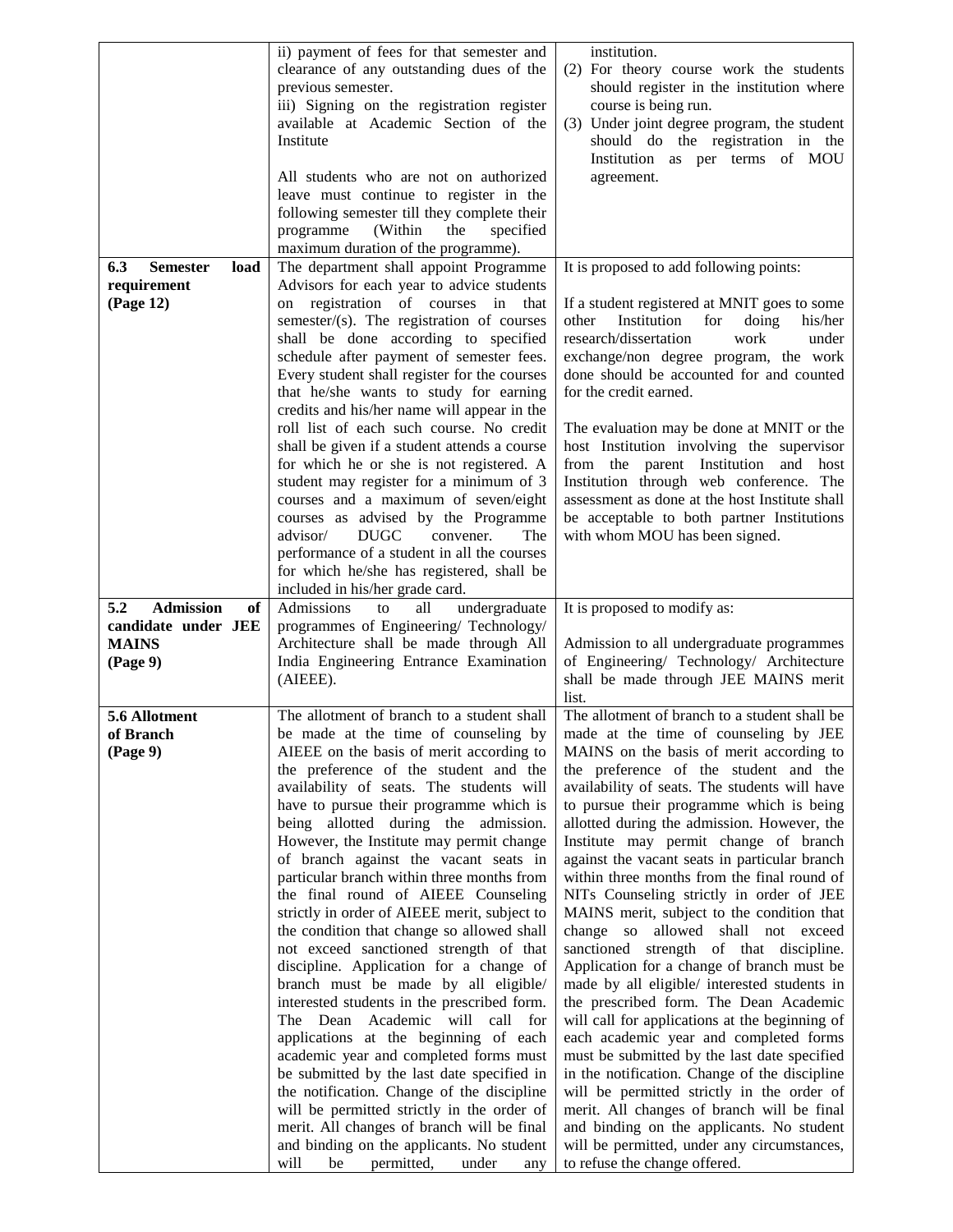|                                                                                              | circumstances,<br>to refuse the change<br>offered.                                                                                                                                                                                                                                                                                                                                                                                                                                                                                                                                                                                                                                                                                                                                                                                                                                                                                                                                                                                                                                                                                                                                                                                                                                                                                                                                                                                                                                                                                                                                                                                                                                                                                                                                                                                                                                                                                                                                                                                                                        | It is proposed to add following points:                                                                                                                                                                                                                                                                                                                                                                                                                                                                                                                                                                                                                                                                                                                                                                                                                                                                                                                                                                                                                                                                                                                                                                                                                                                                                                                                                                                                                                                                                                                                           |
|----------------------------------------------------------------------------------------------|---------------------------------------------------------------------------------------------------------------------------------------------------------------------------------------------------------------------------------------------------------------------------------------------------------------------------------------------------------------------------------------------------------------------------------------------------------------------------------------------------------------------------------------------------------------------------------------------------------------------------------------------------------------------------------------------------------------------------------------------------------------------------------------------------------------------------------------------------------------------------------------------------------------------------------------------------------------------------------------------------------------------------------------------------------------------------------------------------------------------------------------------------------------------------------------------------------------------------------------------------------------------------------------------------------------------------------------------------------------------------------------------------------------------------------------------------------------------------------------------------------------------------------------------------------------------------------------------------------------------------------------------------------------------------------------------------------------------------------------------------------------------------------------------------------------------------------------------------------------------------------------------------------------------------------------------------------------------------------------------------------------------------------------------------------------------------|-----------------------------------------------------------------------------------------------------------------------------------------------------------------------------------------------------------------------------------------------------------------------------------------------------------------------------------------------------------------------------------------------------------------------------------------------------------------------------------------------------------------------------------------------------------------------------------------------------------------------------------------------------------------------------------------------------------------------------------------------------------------------------------------------------------------------------------------------------------------------------------------------------------------------------------------------------------------------------------------------------------------------------------------------------------------------------------------------------------------------------------------------------------------------------------------------------------------------------------------------------------------------------------------------------------------------------------------------------------------------------------------------------------------------------------------------------------------------------------------------------------------------------------------------------------------------------------|
|                                                                                              |                                                                                                                                                                                                                                                                                                                                                                                                                                                                                                                                                                                                                                                                                                                                                                                                                                                                                                                                                                                                                                                                                                                                                                                                                                                                                                                                                                                                                                                                                                                                                                                                                                                                                                                                                                                                                                                                                                                                                                                                                                                                           | Admission/permission of exchange/joint<br>degree/non degree students (UG) to do some<br>course(s) or part of dissertation work in<br>other Institutes or vice-verse will be decided<br>by SUGB on recommendation of respective<br>DUGC.                                                                                                                                                                                                                                                                                                                                                                                                                                                                                                                                                                                                                                                                                                                                                                                                                                                                                                                                                                                                                                                                                                                                                                                                                                                                                                                                           |
| 12.<br><b>Exchange</b><br>programme/Internship<br>Non-degree<br>as<br>a<br>student (page 25) | a. An UG student who satisfies the<br>minimum<br>following<br>eligibility<br>conditions may proceed to another<br>academic institution in India or abroad<br>with prior permission of the SUGB on<br>the recommendation of the DUGC.<br>• CGPA of at least 8.0<br>• Completion of first six semesters of<br>course work,<br>• No backlog of any course<br>b. The DUGC will consider the student's<br>application and will determine if the<br>proposed programme of work is of<br>such a nature that waiver for at least 16<br>credits per regular semester is possible.<br><b>SUGB</b><br>The<br>may<br>approve<br>the<br>application on the recommendation of<br>the DUGC. In all such cases, the<br>student will be informed about the<br>requirements he/she must fulfill to<br>apply for academic credit on his/her<br>return.<br>c. For permission to spend time as a non-<br>degree student elsewhere, an eligible<br>student will make an application to the<br>SUGB through the DUGC and the<br>Project supervisor, duly supported by a<br>statement of purpose to undertake the<br>proposed<br>work<br>and<br>sufficient<br>information about the department/<br>institution for the purposes.<br>d. Permission to proceed to an institution<br>as a non-degree student does not imply<br>that the student will automatically get<br>any waiver from<br>the<br>academic<br>requirements of<br>MNIT.<br>e. The student after completion of the<br>work will apply for waiver from<br>requirements of his/her programme at<br>MNIT supported by an official<br>transcript of the grades obtained and<br>whatever material the DUGC may<br>require for this purpose.<br>f. The concerned DUGC will evaluate the<br>work done by the student and will<br>make recommendations to the SUGB<br>after determining by whatever means it<br>deems fit, the equivalent MNIT urses/<br>requirements for which the student<br>may be given a waiver.<br>g. On the recommendation of the DUGC,<br>the SUGB may allow the waiver for a<br>maximum of 16 credits. Against each | It is proposed to add following point at $(k)$ ,<br>$(I)$ and $)m$ as follows:<br>(k) When an exchange/non degree/joint<br>degree<br>program<br>student<br>for<br>goes<br>study/research<br>work<br>in<br>an<br>Institution/University with which MNIT<br>has MOU agreement for academic<br>collaboration, the transfer of credit earned<br>by the student in the host/partner<br>Institution/University, will be taken into<br>consideration for the award of the degree<br>based on the evaluation received from<br>partner Institution/University in such<br>cases, stay period and credit earned by the<br>student in the host/partner Institution/<br>will<br>taken<br>University<br>be<br>into<br>consideration towards minimum stay<br>period and minimum credit requirement<br>at MNIT.<br>(1) When an exchange/non degree/joint<br>student<br>degree<br>program<br>goes<br>for<br>study/research<br>work<br>in<br>such<br>an<br>Institution/University with which MNIT<br>does not have formal MOU/agreement for<br>academic collaboration, the evaluation of<br>the work, accounting/transfer of credits<br>earned and other requirements will be<br>governed by clause $12(a)$ to $12(j)$ of UG<br>On<br>ordinances.<br>the<br>basis<br>οf<br>recommendation of DUGC, SUGB shall<br>consider for approval of the same. Such<br>cases shall need a prior approval of<br>SUGB.<br>(m)However, the work done at an Institution<br>where<br><b>MNIT</b><br>is<br>having<br>academic<br>collaboration, will count for residence<br>and academic requirements automatically. |
|                                                                                              | requirement for which a waiver is                                                                                                                                                                                                                                                                                                                                                                                                                                                                                                                                                                                                                                                                                                                                                                                                                                                                                                                                                                                                                                                                                                                                                                                                                                                                                                                                                                                                                                                                                                                                                                                                                                                                                                                                                                                                                                                                                                                                                                                                                                         |                                                                                                                                                                                                                                                                                                                                                                                                                                                                                                                                                                                                                                                                                                                                                                                                                                                                                                                                                                                                                                                                                                                                                                                                                                                                                                                                                                                                                                                                                                                                                                                   |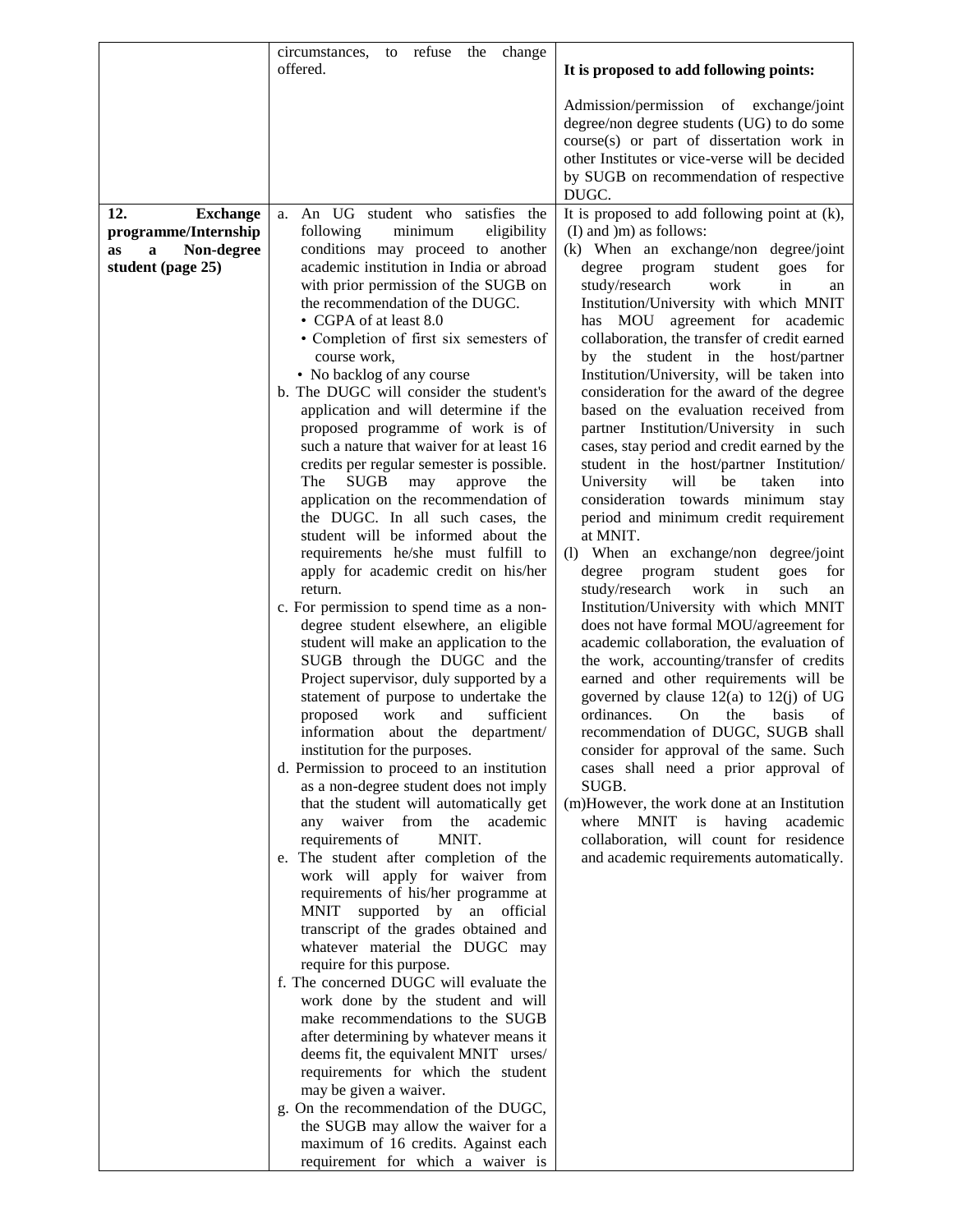| granted, a W would appear on the             |  |
|----------------------------------------------|--|
| transcript with an explanatory note that     |  |
| W stands for waiver for work done at         |  |
| the Institution concerned. All such          |  |
| requirements will be deemed to carry         |  |
| zero weight for CGPA/CGPA                    |  |
| calculations. Waiver will be applicable      |  |
| only for elective courses.                   |  |
| h. The minimum residence requirement         |  |
| for the students who avail of this           |  |
| provision will remain unchanged for          |  |
| UG students excluding the semester           |  |
| abroad.                                      |  |
| i. Those students who are selected by the    |  |
| Institute using a Senate prescribed          |  |
| procedure to proceed<br>on<br>any            |  |
| institutional exchange programme will        |  |
| also have to go through the procedure        |  |
| and rules for the transfer of credits.       |  |
| j. All such cases have to be reported to the |  |
| Senate by SUGB and got ratified.             |  |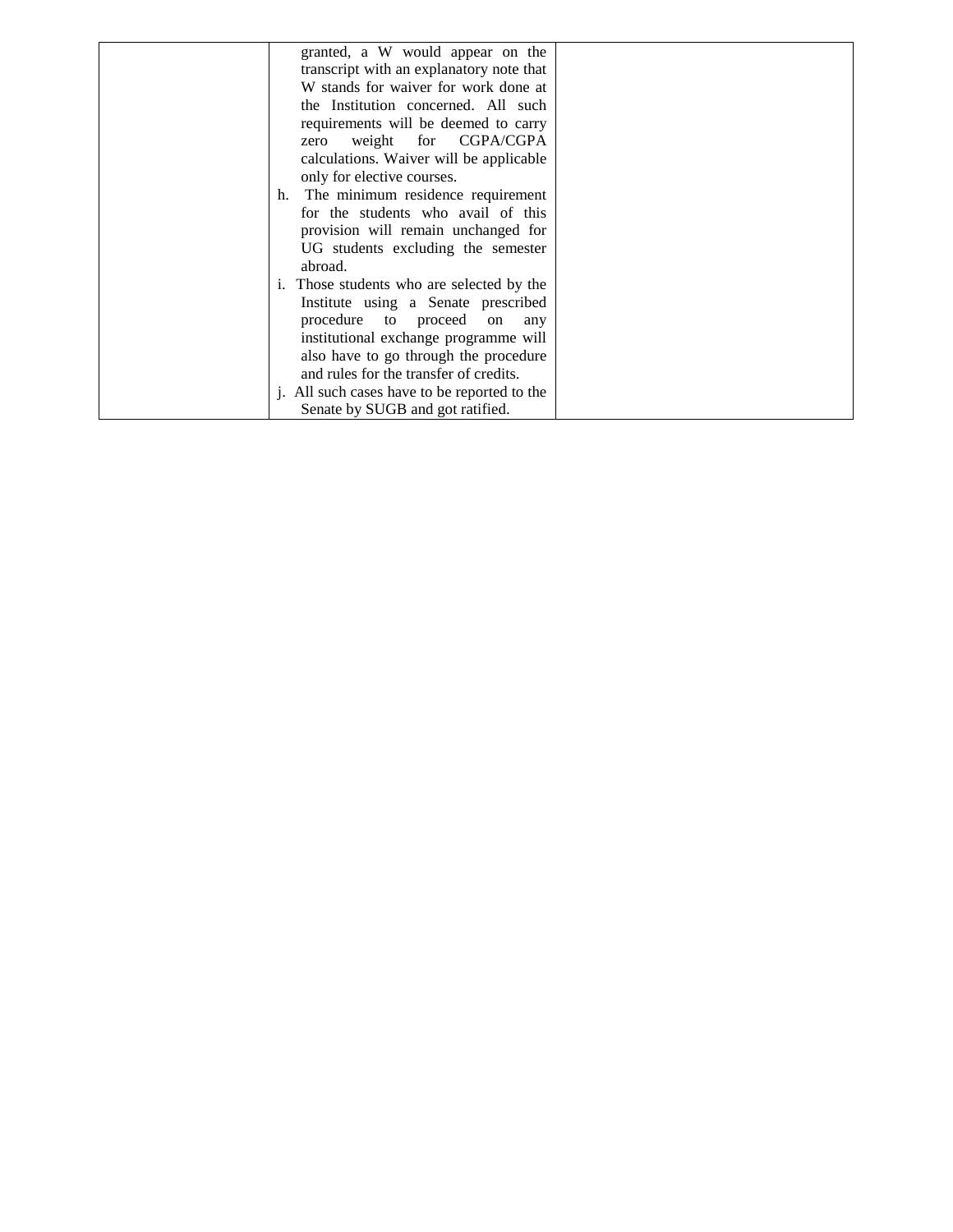## **Addition/Modification suggested in PG Ordinances in order to consider the credit for the course/dissertation work done by the MNIT students in other Institution(s) with which MNIT has signed MOU for research and academic collaboration.**

| <b>Sections</b>        | <b>Existing</b>                                         | <b>Suggested Modifications/Additions</b>         |
|------------------------|---------------------------------------------------------|--------------------------------------------------|
| Exchange<br>student    | "Exchange Student" shall mean a student                 |                                                  |
| definition<br>be<br>to | who is registered for a Degree in                       |                                                  |
| elaborated             | a recognized Institution/University in India            |                                                  |
|                        | or abroad and is officially                             |                                                  |
|                        | sponsored by his parent Institution to avail            |                                                  |
|                        | laboratory and other academic                           |                                                  |
|                        | facilities or for attending a formal set of             |                                                  |
|                        | courses;                                                |                                                  |
| Joint degree student   | To be added                                             | "Joint degree student" shall mean a student      |
|                        |                                                         | who is registered for a pre defined joint degree |
|                        |                                                         | program at MNIT where formal<br><b>MOU</b>       |
|                        |                                                         | <b>MNIT</b><br>between<br>Jaipur<br>and<br>other |
|                        |                                                         | Institution/University India/Abroad has been     |
|                        |                                                         | signed for such a join degree program.           |
| 1.3                    | a. Full-time research students/candidates               | It is proposed to add:                           |
| Category of student    | Research<br>students/candidates<br>with<br>$\mathbf{i}$ | (d)<br>A<br>added<br>new<br>category<br>be<br>to |
|                        | assistantship (institute/external)                      | Exchange/Joint Degree Student (applicable to     |
|                        | ii) Without any assistantship                           | only those institutes with whom MNIT has         |
|                        | Sponsored students<br>1.                                | signed MOU)                                      |
|                        | 2.<br>Self-financed                                     |                                                  |
|                        | (Indian/Foreign)/Study leave                            |                                                  |
|                        | b. Part time research student/ candidate                |                                                  |
|                        | (Slow pace)                                             |                                                  |
|                        | i) Institute faculty/staff/Project-staff:               |                                                  |
|                        | ii) External candidates (sponsored)                     |                                                  |
|                        | iii) Scholars from Academic Institutions/               |                                                  |
|                        | Sector Undertaking/Government<br>Public                 |                                                  |
|                        | Department/Research & Development                       |                                                  |
|                        | Organization/private industry etc.                      |                                                  |
|                        | c. Off campus                                           |                                                  |
| 1.4.2                  | Currently there are 11 points mentioned in              | It is proposed to add at point 11 as follows:    |
| Jurisdiction<br>οf     | the ordinances under the jurisdiction of                |                                                  |
| <b>SPGB</b>            | SPGB as follows:                                        | (xi) Permitting PG students to go to other       |
|                        | (i) the recommendation of new courses of                | Institution/Universities under Exchange/ Non     |
|                        | instruction,                                            | degree/Joint degree program and evaluating       |
|                        | (ii) formal approval of the new course of               | the courses/project work completed in other      |
|                        | instruction,                                            | Universities/ Institutions for no. of credits to |
|                        | (iii) desirable modification of courses                 | be awarded by MNIT considering the               |
|                        | already approved,                                       | recommendation of DPGC and the existing          |
|                        | (iv) the credit value of courses,                       | point (xi) to be made as (xii)                   |
|                        | (v) the admission of qualified students to              |                                                  |
|                        | candidacy for degrees,                                  |                                                  |
|                        | (vi) the rules governing the form of                    |                                                  |
|                        | presentation and disposal of theses,                    |                                                  |
|                        | (vii) the conduct of oral and written                   |                                                  |
|                        | examinations,                                           |                                                  |
|                        | (viii) periodic evaluation of academic                  |                                                  |
|                        | performance of programmes,                              |                                                  |
|                        | (ix) periodic evaluation of research                    |                                                  |
|                        | conducted,                                              |                                                  |
|                        | (x) recommendations for granting of                     |                                                  |
|                        | degrees and                                             |                                                  |
|                        | (xi) In such other related matters as may be            |                                                  |
|                        | referred to it by the Senate.                           |                                                  |
| 1.5.2                  | Currently there are 12 points mentioned in              | It is proposed to add at point 12, as follows:   |
| Responsibilities<br>of | the ordinances under the responsibilities of            | Permission of exchange/Non degree/joint          |
| DPGC and point to      | DPGC as follows:                                        | degree students of MNIT to go to other           |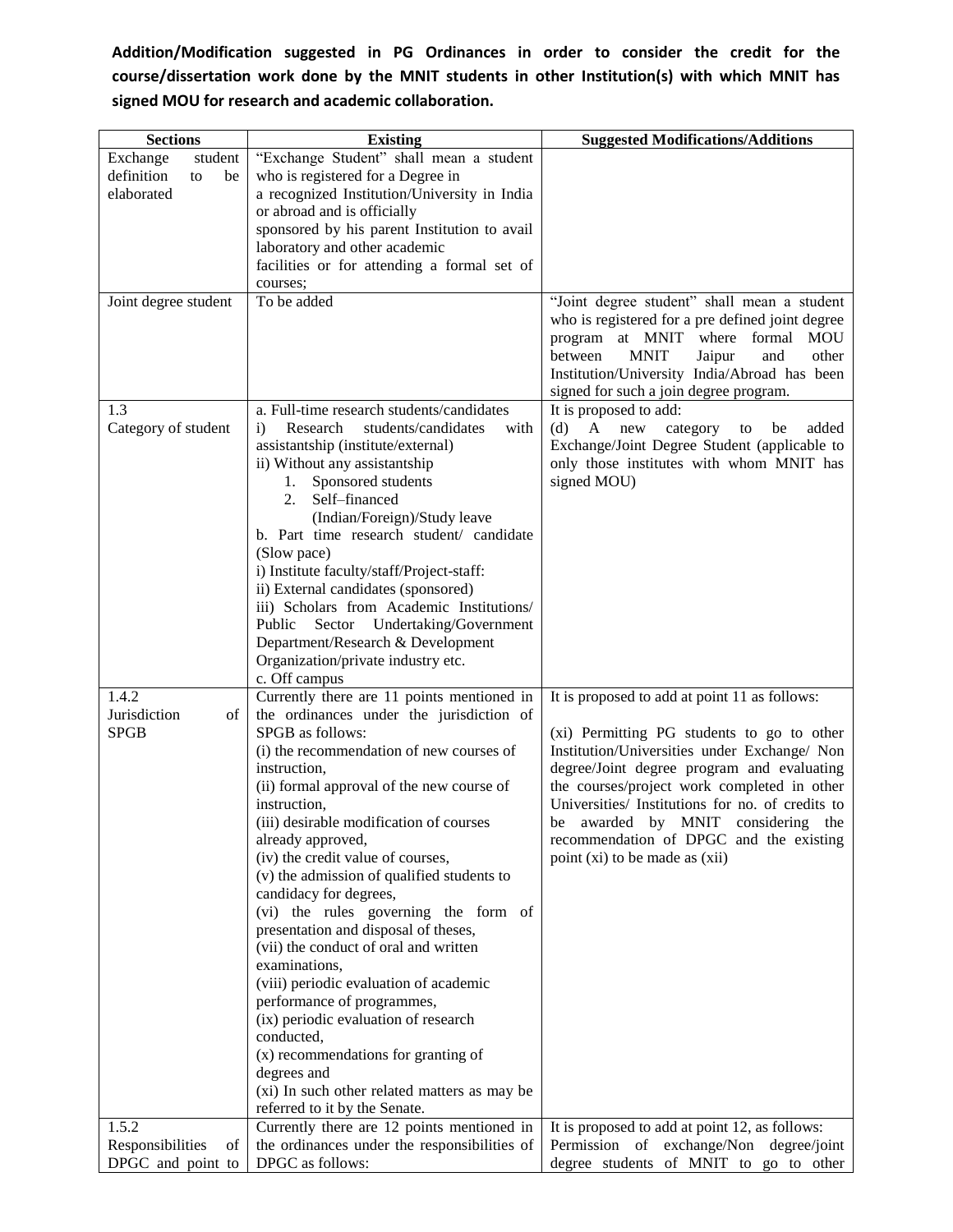| be added         | 1. Supervision and conduct of lecture,                                            | Intuitions/Universities<br>for<br>doing                                                           |
|------------------|-----------------------------------------------------------------------------------|---------------------------------------------------------------------------------------------------|
|                  | tutorial and practical classes.                                                   | courses(s)/dissertation/Project and<br>also to                                                    |
|                  | 2. Supervision and conduct of class tests,                                        | grant permission for the students of other                                                        |
|                  | quizzes, practical tests, end semester                                            | Institution/Universities<br>do<br>to                                                              |
|                  | examination, thesis work, seminar and                                             | curs(s)/dissertation/Project at MNIT.                                                             |
|                  | project presentation and ensuring its quality.                                    | And                                                                                               |
|                  | 3. Monitoring of quality of instructions to                                       | The existing point 12 to be made as 13.                                                           |
|                  | students.                                                                         |                                                                                                   |
|                  | Appointment<br>4.<br>of<br>supervisors<br>of                                      |                                                                                                   |
|                  | M. Tech. / M.Plan./M.B.A. and Ph.D.                                               |                                                                                                   |
|                  | candidates.                                                                       |                                                                                                   |
|                  | 5. Admission in P.G. programmes at                                                |                                                                                                   |
|                  | departmental level.<br>6. Monitoring the quality of research.                     |                                                                                                   |
|                  | 7. Proposing and implementing new courses                                         |                                                                                                   |
|                  | and program as approved by BOG/Senate.                                            |                                                                                                   |
|                  | 8. Monitoring daily attendance of all PG                                          |                                                                                                   |
|                  | and research students.                                                            |                                                                                                   |
|                  | 9. Recommending for release/ continuation                                         |                                                                                                   |
|                  | of assistantship on monthly basis based on                                        |                                                                                                   |
|                  | attendance and<br>weekly workload<br>of                                           |                                                                                                   |
|                  | PG/Ph.D. students.                                                                |                                                                                                   |
|                  | 10. Attending to the problems of students                                         |                                                                                                   |
|                  | and advising, counselling them in academic                                        |                                                                                                   |
|                  | matters                                                                           |                                                                                                   |
|                  | 11. Acting as Student Grievance Committee                                         |                                                                                                   |
|                  | and                                                                               |                                                                                                   |
|                  | 12. Any other work assigned to it by SPGB                                         |                                                                                                   |
|                  | /Senate.                                                                          |                                                                                                   |
| Admission<br>2.4 | Currently there are 11 points mentioned in                                        | It is proposed to add at point 12 as follows:                                                     |
| Procedure        | the admission procedure as follows:<br>1. All admissions shall be made only after | Admission/Permission<br>of<br>exchange/joint<br>degree students $(PG)$ to do some course $(s)$ or |
|                  | approval of the Chairperson, Senate on                                            | part of dissertation work in other Institutes or                                                  |
|                  | the recommendations of<br>the<br>duly                                             | vice-versa will be recommended by respective                                                      |
|                  | constituted<br>Departmental<br>Selection                                          | DPGC and approved of SPGB.                                                                        |
|                  | Committees (DSC) and Chairperson                                                  |                                                                                                   |
|                  | SPGB. The DSC shall consist of at least                                           |                                                                                                   |
|                  | four faculty members, at least one of                                             |                                                                                                   |
|                  | whom shall be from another department/                                            |                                                                                                   |
|                  | interdisciplinary<br>programme.<br>The                                            |                                                                                                   |
|                  | constitution of the selection committee                                           |                                                                                                   |
|                  | will be proposed by the DPGC and                                                  |                                                                                                   |
|                  | approved by Chairperson, SPGB.                                                    |                                                                                                   |
|                  | 2. Departments/centres shall constitute                                           |                                                                                                   |
|                  | Selection Committees for one year                                                 |                                                                                                   |
|                  | starting from first of September every                                            |                                                                                                   |
|                  | year for selection of the candidates,                                             |                                                                                                   |
|                  | belonging to different categories, viz.,                                          |                                                                                                   |
|                  | Sponsored, Regular, QIP, etc.<br>3. Admission to the M.Tech. /M.Plan.             |                                                                                                   |
|                  | Programme may be made directly based                                              |                                                                                                   |
|                  | on the GATE scores of the candidates                                              |                                                                                                   |
|                  | and performance in the qualifying                                                 |                                                                                                   |
|                  | examination,<br>and in addition,<br>the                                           |                                                                                                   |
|                  | candidates may also be called for written                                         |                                                                                                   |
|                  | tests and/or interviews if the department                                         |                                                                                                   |
|                  | so desires. The selection criteria shall be                                       |                                                                                                   |
|                  | communicated to SPGB depending upon                                               |                                                                                                   |
|                  | the response of the candidates. In case of                                        |                                                                                                   |
|                  | CCMT common to NITs, this selection                                               |                                                                                                   |
|                  | procedure<br>will be as per CCMT                                                  |                                                                                                   |
|                  | procedure.                                                                        |                                                                                                   |
|                  | 4. Admission to the Ph.D. /.M.B.A./Part                                           |                                                                                                   |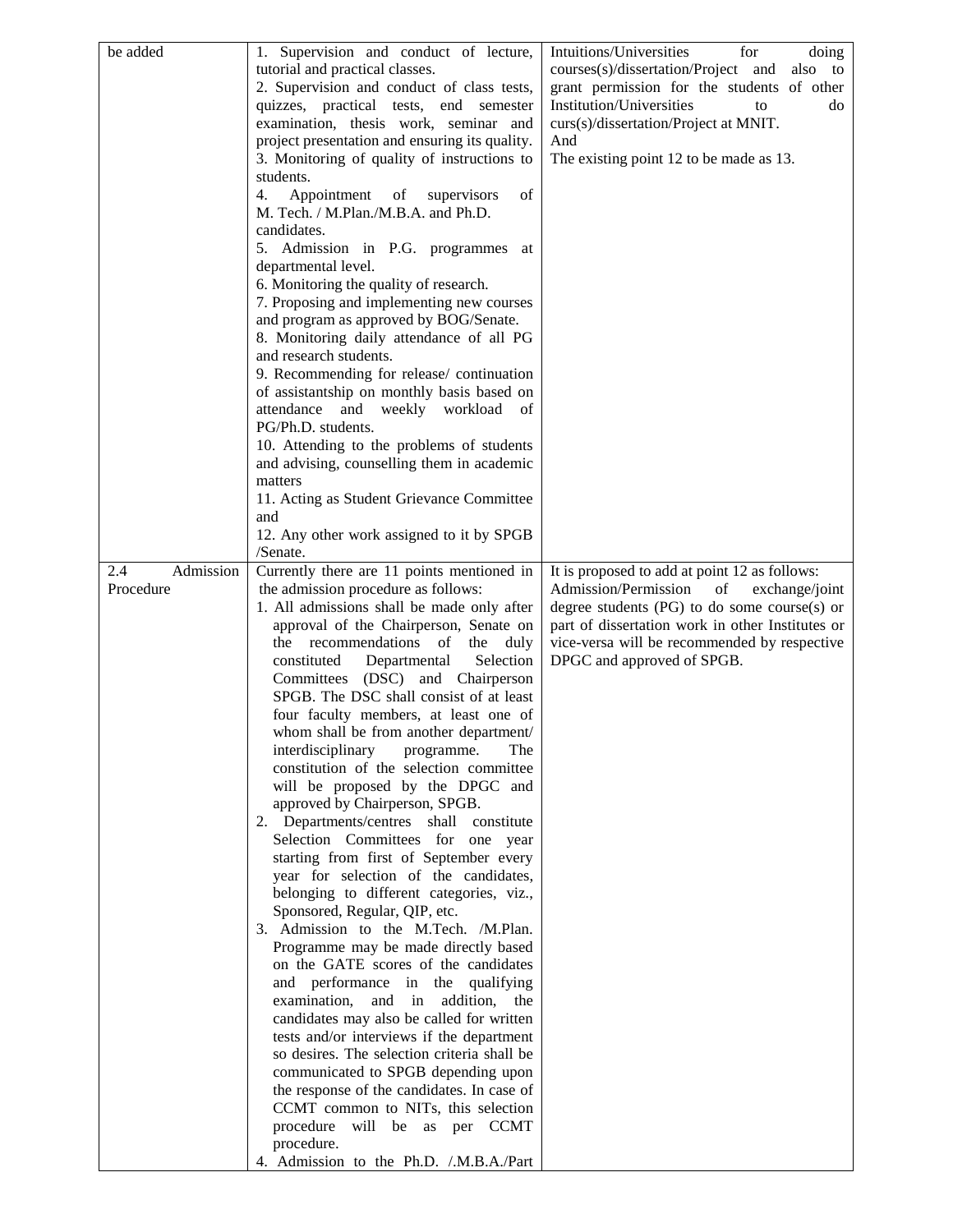| be based on written test and/or interview/<br>presentation of the candidates short listed<br>by the DSC. If good quality candidates |  |
|-------------------------------------------------------------------------------------------------------------------------------------|--|
|                                                                                                                                     |  |
|                                                                                                                                     |  |
|                                                                                                                                     |  |
| are not available in this category, DPGC                                                                                            |  |
| may decide to admit FT sponsored                                                                                                    |  |
| students in place of Part Time students.                                                                                            |  |
| 5. The admission of Scheduled Castes/                                                                                               |  |
| Scheduled Tribes candidates will be                                                                                                 |  |
| decided without comparing them with the                                                                                             |  |
| general category candidates.                                                                                                        |  |
| The selected candidate, who<br>6.<br>has                                                                                            |  |
| completed all the examinations including                                                                                            |  |
| project/thesis examination and the viva                                                                                             |  |
| voce before the date of registration but is                                                                                         |  |
| unable to produce the certificate in proof                                                                                          |  |
| of having passed and secured the                                                                                                    |  |
| minimum specified qualifying marks,                                                                                                 |  |
| may be considered for provisional                                                                                                   |  |
| admission.<br>However,<br>if<br>admitted                                                                                            |  |
| provisionally, they will be required to                                                                                             |  |
| produce the evidence of their having                                                                                                |  |
| passed (or at least appeared in) the                                                                                                |  |
| qualifying degree examination by the last                                                                                           |  |
| date of registration, failing which the                                                                                             |  |
| admission may be cancelled.                                                                                                         |  |
| 7. The provisions in para 6 above shall not                                                                                         |  |
| be applicable in the case of M.Tech./                                                                                               |  |
| M.Plan./MBA student of this institute,                                                                                              |  |
| who has been provisionally selected for                                                                                             |  |
| admission to a Ph.D. programme. Such                                                                                                |  |
| students will be admitted to the Ph.D.                                                                                              |  |
| programme subject to the condition that                                                                                             |  |
| they must have successfully completed                                                                                               |  |
| all the prescribed requirements including                                                                                           |  |
| acceptance of their Thesis/Project in a                                                                                             |  |
| particular<br>by<br>the<br>semester<br>last                                                                                         |  |
| registration date as specified in the                                                                                               |  |
| academic calendar.                                                                                                                  |  |
| 8. On approval by the Chairperson, Senate,                                                                                          |  |
| the Head of the Department will issue the                                                                                           |  |
| admission letters to the candidates, who                                                                                            |  |
| may accept the offer of admission by                                                                                                |  |
| depositing the prescribed fee before the                                                                                            |  |
| specified date.                                                                                                                     |  |
| 9. In case a candidate does not accept the                                                                                          |  |
| offer by paying the prescribed fee by the                                                                                           |  |
| specified date, the offer of admission                                                                                              |  |
| may stand withdrawn, and the admission                                                                                              |  |
| may be offered to the candidates in the                                                                                             |  |
| waiting list, if any, in order of merit.                                                                                            |  |
| 10. The offer of admission may also stand                                                                                           |  |
| withdrawn if the candidate who has                                                                                                  |  |
| accepted the offer fails to register by the                                                                                         |  |
| date for last registration.                                                                                                         |  |
| 11. Admission in an M.Tech. /M.Plan.                                                                                                |  |
| Programme shall be made only if there                                                                                               |  |
|                                                                                                                                     |  |
|                                                                                                                                     |  |
| are at least 4 (Four) candidates. In case of                                                                                        |  |
| slow pace M.Tech. /M.Plan. Programme,                                                                                               |  |
| the total number of candidates shall as                                                                                             |  |
| per Institute rules. There shall not be any<br>separate classes for slow paced M.Tech.                                              |  |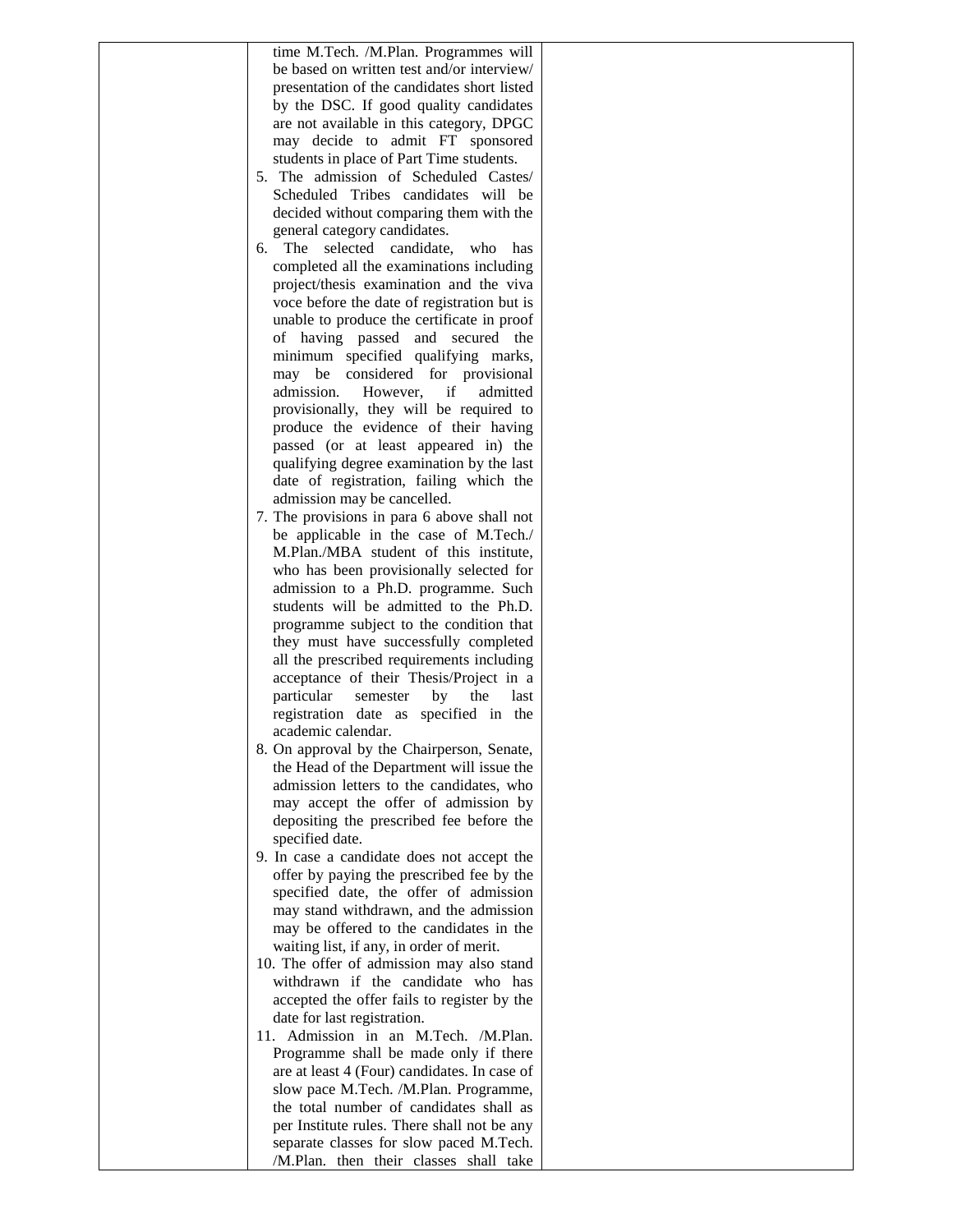|                                   | place along with the regular M.Tech.                                                |                                                                                            |
|-----------------------------------|-------------------------------------------------------------------------------------|--------------------------------------------------------------------------------------------|
|                                   | /M.Plan. courses.                                                                   |                                                                                            |
| 2.9                               | Currently there are 3 points mentioned as                                           | It is proposed to modify at point 2 as follows:                                            |
| Admission of non                  | follow:                                                                             | The strength of non-degree/exchange/ joint                                                 |
| degree/<br>exchange<br>students   | 1. A non-degree student is a student who is<br>registered for a degree in any other | degree students in any programme should not<br>be more than 50% of the programme strength. |
|                                   | recognized institute or university in                                               |                                                                                            |
|                                   | India or abroad, and who is officially                                              |                                                                                            |
|                                   | sponsored by that institute or university                                           |                                                                                            |
|                                   | to complete part of his/her academic                                                |                                                                                            |
|                                   | requirements at MNIT. For that purpose                                              |                                                                                            |
|                                   | the non-degree student may carry out                                                |                                                                                            |
|                                   | Research/ Course work/and use other                                                 |                                                                                            |
|                                   | academic facilities as agreed upon in                                               |                                                                                            |
|                                   | MoU<br>with<br>Institutes/<br>those                                                 |                                                                                            |
|                                   | Organizations.                                                                      |                                                                                            |
|                                   | 2. The strength of non-degree students in                                           |                                                                                            |
|                                   | any programme should not be more than                                               |                                                                                            |
|                                   | 5% of the programme strength.                                                       |                                                                                            |
|                                   | 3. Students so admitted will be governed by                                         |                                                                                            |
|                                   | all rules, regulations and discipline of                                            |                                                                                            |
|                                   | the Institute.                                                                      |                                                                                            |
| 3.<br><b>Financial Assistance</b> | Currently there are 4 points mentioned as<br>follow:                                | It is proposed to add following point:                                                     |
|                                   | 1. The Institute may provide financial                                              | The exchange/non-degree/joint<br>degree<br>5.<br>students registered at MNIT may continue  |
|                                   | assistance to postgraduate students in                                              | to avail the assistantship at MNIT while                                                   |
|                                   | the form of teaching or research                                                    | at the same time they may also avail some                                                  |
|                                   | assistantships (referred to as Institute                                            | financial support in terms of living                                                       |
|                                   | Assistantship).<br>Assistantships<br>are                                            | allowance etc. from the host institution                                                   |
|                                   | awarded on a semester to semester basis                                             | where<br>they<br>for<br>doing<br>their<br>go                                               |
|                                   | for a period of up to four semesters for                                            | study/research work.<br>However,<br>any                                                    |
|                                   | M.Tech./M.Plan. students and up to                                                  | student<br>draw<br>full<br>cannot                                                          |
|                                   | eight semesters for Ph.D. students. The                                             | fellowship/assistantship from both the                                                     |
|                                   | stipend for the assistantship is paid at                                            | Institution at the same time.                                                              |
|                                   | the approved rates as notified by                                                   |                                                                                            |
|                                   | AICTE/MHRD from time to time. A                                                     |                                                                                            |
|                                   | student is expected to devote about eight                                           |                                                                                            |
|                                   | hours per week towards job(s) assigned                                              |                                                                                            |
|                                   | to him/her by the department. The<br>renewal of assistantship is contingent on      |                                                                                            |
|                                   | the student's satisfactory performance in                                           |                                                                                            |
|                                   | the academic programme and in the                                                   |                                                                                            |
|                                   | satisfactory discharge of assistantship                                             |                                                                                            |
|                                   | duties as assigned to him by the                                                    |                                                                                            |
|                                   | department.                                                                         |                                                                                            |
|                                   | 2. Some financial assistantships in the form                                        |                                                                                            |
|                                   | of research assistantships may also be                                              |                                                                                            |
|                                   | from sponsored research<br>available                                                |                                                                                            |
|                                   | projects. Additional assistantships in the                                          |                                                                                            |
|                                   | form of scholarships, fellowships, etc.                                             |                                                                                            |
|                                   | available through other<br>may<br>be                                                |                                                                                            |
|                                   | organizations, such as, the Council of                                              |                                                                                            |
|                                   | Scientific<br>and Industrial Research                                               |                                                                                            |
|                                   | (CSIR)/ University Grant Commission<br>(UGC) / Department of Atomic Energy          |                                                                                            |
|                                   | (DAE)/ DST/ MHRD/ Corporate                                                         |                                                                                            |
|                                   | Houses etc.                                                                         |                                                                                            |
|                                   | student<br>3.<br>$\mathsf{A}$<br>teaching/research<br>on                            |                                                                                            |
|                                   | assistantship may also be reimbursed                                                |                                                                                            |
|                                   | some contingency expenses as per the                                                |                                                                                            |
|                                   | approved terms and procedures to be                                                 |                                                                                            |
|                                   | notified from time to time by the                                                   |                                                                                            |
|                                   | institute. The reimbursement for a                                                  |                                                                                            |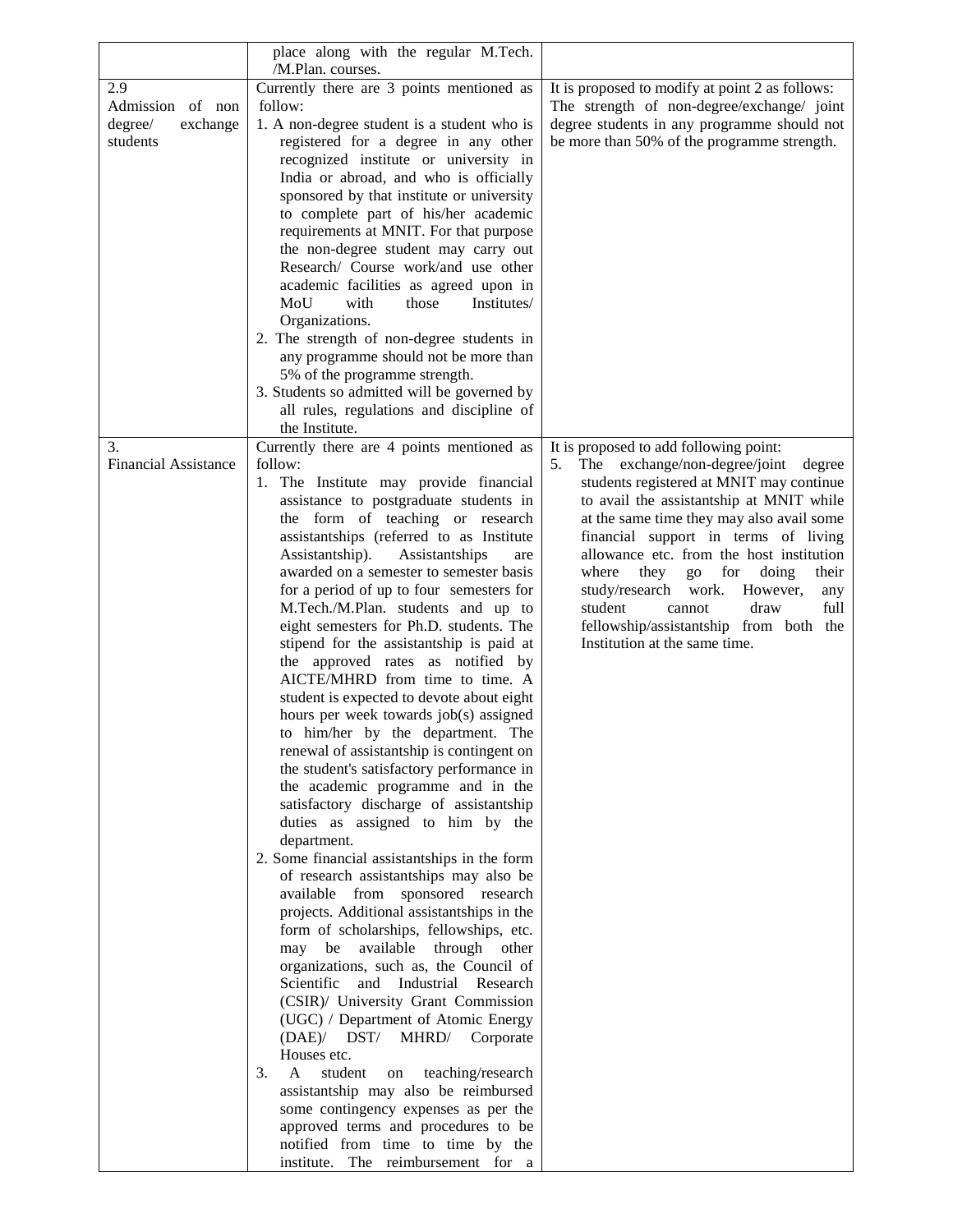|                 | M.Tech./M.Plan. student is done only                                            |                                                  |
|-----------------|---------------------------------------------------------------------------------|--------------------------------------------------|
|                 | once at the time of end of his                                                  |                                                  |
|                 | programme, and for a Ph.D. student                                              |                                                  |
|                 | annually for the first four years of                                            |                                                  |
|                 | his/her programme, if she/he is on an                                           |                                                  |
|                 | Institute Assistantship.                                                        |                                                  |
|                 | 4. In addition to the students admitted with                                    |                                                  |
|                 | financial assistance, students may also                                         |                                                  |
|                 | be admitted                                                                     |                                                  |
| 4. Registration | Currently there are 6 points mentioned as                                       | It is proposed to add at point (7) as follows:   |
|                 | follows:                                                                        | Registration<br>Exchange/Joint<br>of<br>degree   |
|                 | 1. All students who are not on authorized                                       | students:                                        |
|                 | leave must continue to register in the                                          | Ph.D./M.Tech.<br>(i)<br>Part<br>of<br>research/  |
|                 | following semester till they submit their                                       | dissertation work can be done by                 |
|                 | thesis.                                                                         | continuing registration in the parent            |
|                 | 2. Ph.D. student, who has submitted his                                         | institution.                                     |
|                 | thesis and is waiting for the defence of                                        | For theory course work the students<br>(ii)      |
|                 | the thesis, will register for zero units.                                       | should register in the institution where         |
|                 | He may, however, apply for leave from                                           | course is being run.                             |
|                 | the Institute with permission to defend                                         | Under joint degree program, the student<br>(iii) |
|                 | thesis while on leave. He will register                                         | should do the registration in the                |
|                 | with very nominal fee as applicable time                                        | Institution as per terms and conditions of       |
|                 | to time.                                                                        | MOU agreement.                                   |
|                 | 3. In very special cases, a student who has                                     |                                                  |
|                 | completed all the experimental work                                             |                                                  |
|                 | and analysis related to the thesis and has                                      |                                                  |
|                 | his<br>completed<br>Open<br>Seminar                                             |                                                  |
|                 | successfully and has got a job or has                                           |                                                  |
|                 | joined back his organization and is on                                          |                                                  |
|                 | authorized leave, the SPGB on the                                               |                                                  |
|                 | specific recommendations of the DPGC                                            |                                                  |
|                 | may allow submission of thesis.                                                 |                                                  |
|                 | 4. On the recommendation of the DPGC                                            |                                                  |
|                 | and the approval of the SPGB, the                                               |                                                  |
|                 | employee of MNIT and/or QIP student                                             |                                                  |
|                 | registered for the Ph.D. programme who                                          |                                                  |
|                 | has<br>completed<br>the<br>thesis<br>unit                                       |                                                  |
|                 | and<br>the<br>requirements<br>prescribed                                        |                                                  |
|                 | residence requirement, may not register                                         |                                                  |
|                 | in the following semester, provided they                                        |                                                  |
|                 | have completed experimental work                                                |                                                  |
|                 | related to their thesis and Open Seminar<br>successfully. However, they will be |                                                  |
|                 | required to submit their thesis within six                                      |                                                  |
|                 | months of such authorised leave                                                 |                                                  |
|                 | (specified in section 7.1).                                                     |                                                  |
|                 | 5. If maternity leave (granted before the                                       |                                                  |
|                 | date of registration) extends beyond the                                        |                                                  |
|                 | date of late registration and expires                                           |                                                  |
|                 | before the end of seven weeks from the                                          |                                                  |
|                 | specified date of registration in a given                                       |                                                  |
|                 | semester the student will be allowed to                                         |                                                  |
|                 | register only for thesis units. The                                             |                                                  |
|                 | number of units that a student will be                                          |                                                  |
|                 | allowed to register will be worked out                                          |                                                  |
|                 | on a pro-rata basis by DPGC.                                                    |                                                  |
|                 | 6. The student in the off campus registration                                   |                                                  |
|                 | programme can register during the                                               |                                                  |
|                 | period starting one week prior to the end                                       |                                                  |
|                 | of the previous semester till the late                                          |                                                  |
|                 | registration date provided she/he has                                           |                                                  |
|                 | been awarded grades for the previous                                            |                                                  |
|                 | semester.                                                                       |                                                  |
|                 |                                                                                 |                                                  |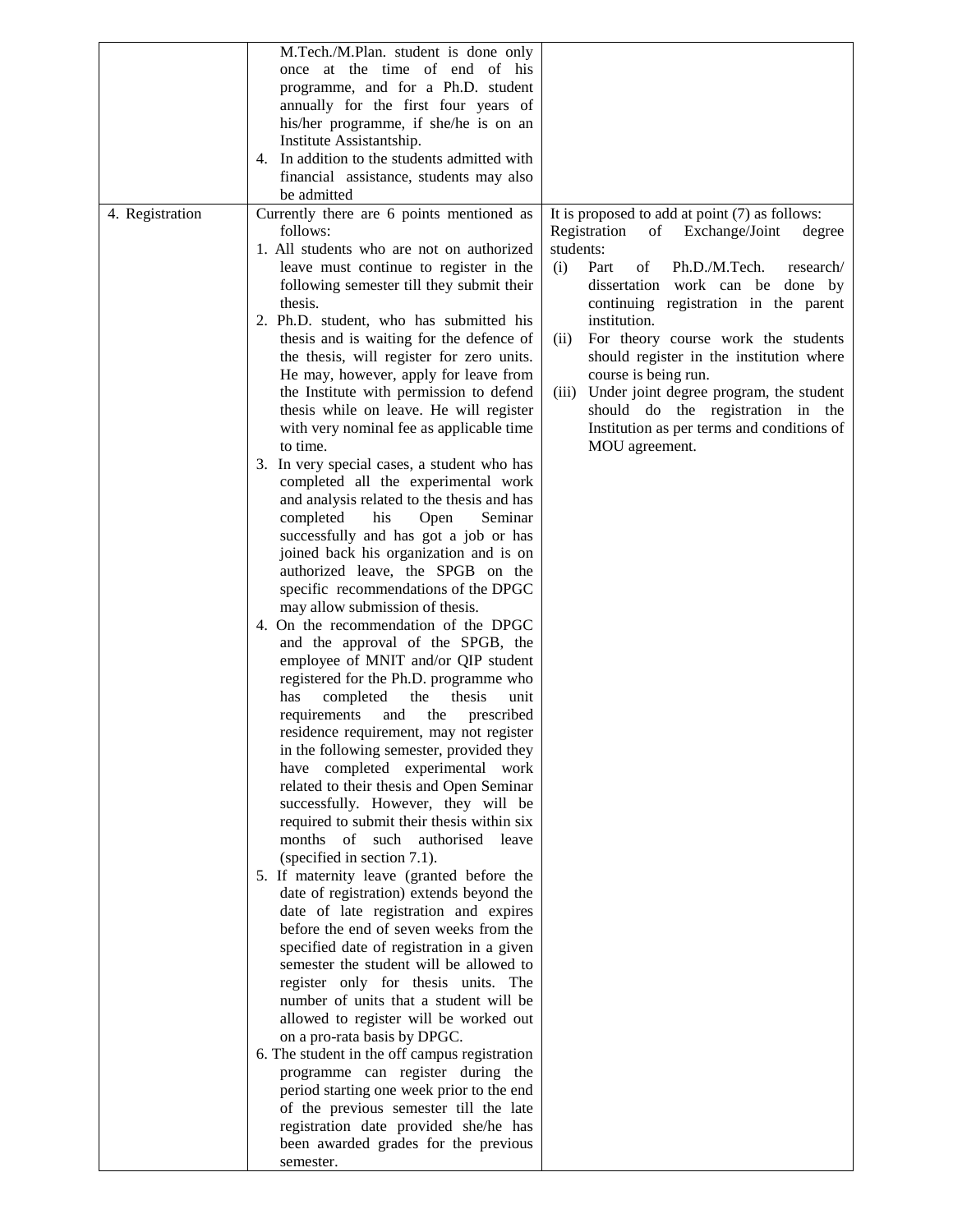| 4.3                                       | Currently there are 3 points mentioned as                                              | It is proposed to add a point $(4)$ and $(5)$ as                                              |
|-------------------------------------------|----------------------------------------------------------------------------------------|-----------------------------------------------------------------------------------------------|
| Semester load                             | follows:                                                                               | follows:                                                                                      |
| requirement                               | 1. A semester load usually is defined as                                               |                                                                                               |
|                                           | equivalent to 19 to 21 credits. A typical                                              | 4. If a student registered at MNIT goes to                                                    |
|                                           | structure in M. Tech./M. Plan. as is                                                   | some other Institution for doing his/her                                                      |
|                                           | followed is given in Table 1. Thus, a                                                  | research/dissertation<br>work<br>under                                                        |
|                                           | student who has registered for a full<br>semester load solely by course work is        | exchange/non-degree program, the work<br>done should be accounted for a counted for           |
|                                           | expected to register for at least 5 to 6                                               | the credit earned.                                                                            |
|                                           | courses.                                                                               | The evaluation may be done at MNIT or<br>5.                                                   |
|                                           | 2. A student in the off campus registration                                            | Institution<br>involving<br>the<br>host<br>the                                                |
|                                           | programme when registering for thesis                                                  | supervisors from the parent Institution and                                                   |
|                                           | work to be carried out at his/her                                                      | host Institution through web conference.                                                      |
|                                           | organization, can register for a maximum                                               | The assessment as done at the host                                                            |
|                                           | of 20 credits or a minimum of 08 credits                                               | Institute shall be acceptable to both partner                                                 |
|                                           | during the regular semester.                                                           | Institutions with whom MOU has been                                                           |
|                                           | 3. A Student shall also deliver seminar at<br>the end of each semester for showing the | signed.                                                                                       |
|                                           | progress made during that semester on                                                  |                                                                                               |
|                                           | his thesis work. Dean Academics shall                                                  |                                                                                               |
|                                           | announce dates of presentation right at                                                |                                                                                               |
|                                           | the time of registration as part of the                                                |                                                                                               |
|                                           | academic calendar.                                                                     |                                                                                               |
| 5.7                                       |                                                                                        | The title of the clause 5.7 to be modified as                                                 |
| Permission<br>to                          |                                                                                        | follows:                                                                                      |
| Proceed<br>other<br>to                    |                                                                                        | Permission to proceed to other academic                                                       |
| Academic<br>Institutions as Non           |                                                                                        | non degree/exchange/joint<br>Institutions<br>as<br>degree students.                           |
| Degree Students                           |                                                                                        |                                                                                               |
| 5.7                                       | Presently there are 10 points in clause 5.7 as                                         | Point $(x)$ to be modified and add point $(xi)$ as                                            |
| Permission<br>to                          | follows:                                                                               | follows:                                                                                      |
| Proceed<br>other<br>to                    | I. An M. Tech./M. Plan. or a Ph.D. student                                             | (x) when an exchange/non degree/joint degree                                                  |
| Academic                                  | who satisfies the minimum conditions                                                   | program student goes for study/research work                                                  |
| Institutions as non                       | laid down in para below may proceed to                                                 | in an Institution/ University with which MNIT                                                 |
| Degree/exchange/<br>joint degree students | another academic institution in India or<br>abroad with prior permission of the        | MOU/agreement<br>for<br>academic<br>has<br>collaboration, the transfer of credit earned by    |
|                                           | SPGB on the recommendation of the                                                      | the<br>student<br>host/partner<br>in<br>the                                                   |
|                                           | DPGC.                                                                                  | will be taken into<br>Institution/University,                                                 |
|                                           | II. Only those postgraduate students who                                               | consideration for the award of the degree                                                     |
|                                           | have spent at least two semesters and                                                  | based on the evaluation received from partner                                                 |
|                                           | have a CGPA of at least 8.0 are eligible                                               | Institution/University. In such cases, stay                                                   |
|                                           | to proceed as non-degree<br>students                                                   | period and credit earned by the student in the                                                |
|                                           | elsewhere.                                                                             | host/partner Institution/University will be                                                   |
|                                           | III. For permission to spend time as a non-                                            | taken into consideration towards minimum                                                      |
|                                           | degree student elsewhere, an eligible<br>student shall make a request to the SPGB      | stay period and minimum credit requirement at<br>MNIT.                                        |
|                                           | through the DPGC and the thesis                                                        |                                                                                               |
|                                           | supervisor, duly supported by a statement                                              | (xi) When an exchange/non degree/joint                                                        |
|                                           | of purpose to undertake the proposed                                                   | student<br>degree<br>program<br>goes<br>for                                                   |
|                                           | work and sufficient information about the                                              | study/research<br>work<br>such<br>in<br>an                                                    |
|                                           | department/ institution for the purposes.                                              | Institution/University with which MNIT does                                                   |
|                                           | IV. The DPGC will consider the student's                                               | not have formal MOU/agreement for academic                                                    |
|                                           | application and will determine if the<br>proposed programme of work is of such a       | collaboration, the evaluation of the work,<br>accounting/transfer of credits earned and other |
|                                           | nature that waiver for at least 8 units per                                            | requirements will be governed by clause $5.7(i)$                                              |
|                                           | regular semester is possible. The SPGB                                                 | to 5.7 (ix) of PG ordinances. On the basis of                                                 |
|                                           | may approve the application on the                                                     | recommendation of DPGC, SPGB<br>shall                                                         |
|                                           | recommendation of the DPGC. In all                                                     | consider for approval of the same. Such cases                                                 |
|                                           | such cases, the student will be informed                                               | shall need a prior approval of SPGB.                                                          |
|                                           | about the requirements she/he must fulfill                                             |                                                                                               |
|                                           | to apply for academic credit on his/her<br>return.                                     |                                                                                               |
|                                           | V. Permission to proceed to an institution as                                          |                                                                                               |
|                                           |                                                                                        |                                                                                               |